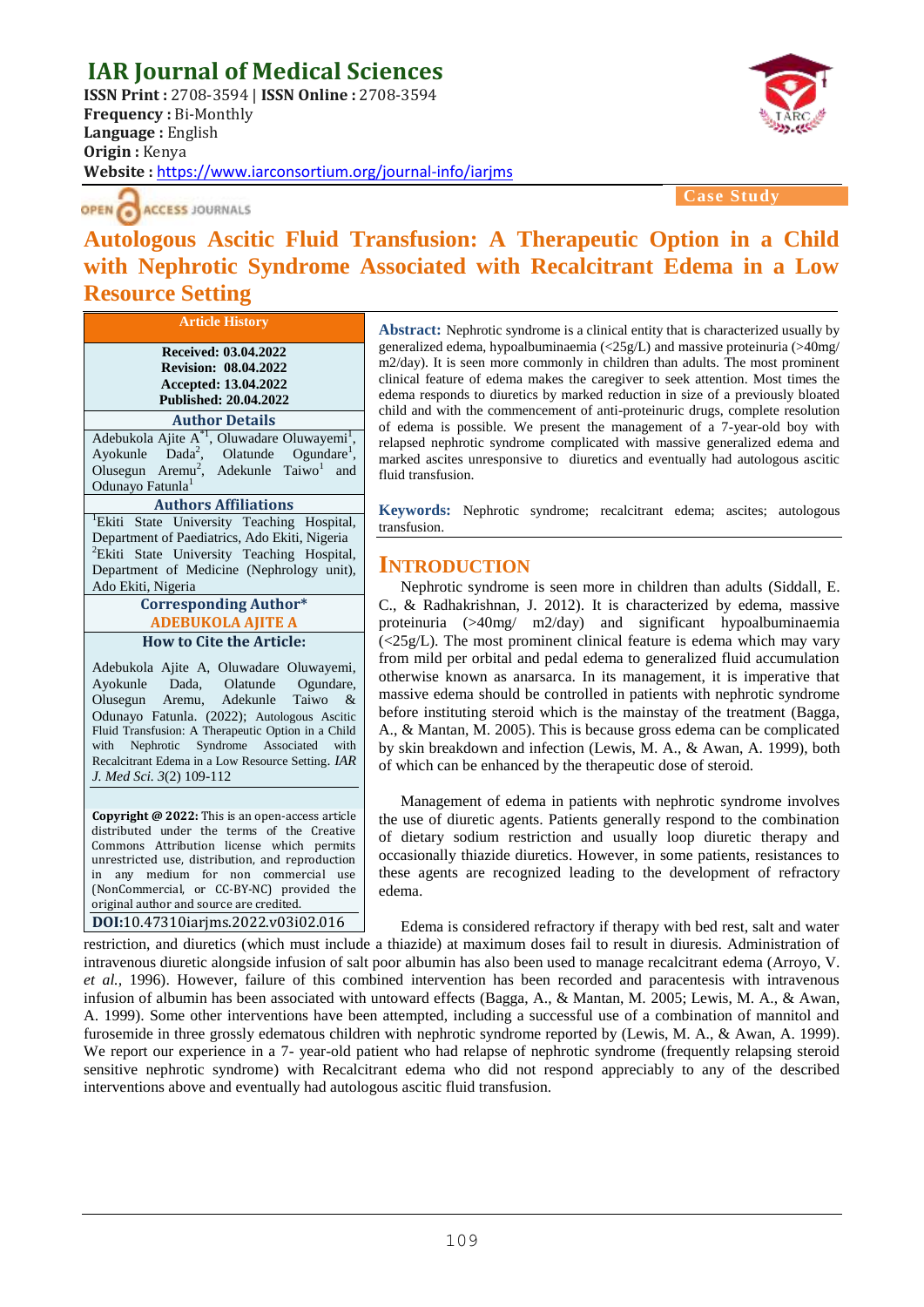## **CASE STUDY**

C. A was a 7-year-old boy who presented at the Ekiti State University Teaching Hospital, Ado Ekiti, Nigeria that was managed as a case of frequently relapsing steroid sensitive nephrotic syndrome. His serology tests for hepatitis B and C as well as HIV were negative. His hemoglobin genotype was AA and the random blood glucose was within normal limit. He was on oral prednisolone which was tapered to 10mg on alternate days alongside tab levamisole. He defaulted from his regular clinic attendance for about 3months but claimed he had been on his medication. He re-presented and was admitted on account of a relapse with gross ascites and associated breathlessness that was attributed to splinting of the diaphragm by the distended abdomen. There was no fever or reduction in urine output. He weighed 35kg (his pre-morbid weight was 25kg) and he had a normal blood pressure of 90/50mmHg. Picture of the patient is as shown in fig 1.

He had severe hypoalbuminaemia (14.2g/L) and proteinuria of 4+ but there was no hematuria on urinalysis. His electrolyte, urea and creatinine as well as his full blood count results were essentially normal. The blood film for malaria parasite was negative. He was commenced on salt restriction, daily weighing, strict fluid input and output chart, the vital signs as well as abdominal girth were also monitored. He was commenced on diuretics, fresh frozen plasma transfusion, and intravenous albumin and simultaneously placed on prednisolone and steroid sparing anti-proteinuric medications as outlined below.

## **Diuretic Medications**

At admission, he was commenced on intravenous furosemide (2mg/kg/day) and spironolactone 25mg daily with the weight remaining at 36kg over 2 days, despite a marginal increase in his urine output. Tab hydrochlorothiazide at 25mg daily was thereafter added but the abdominal girth remained the same over 7days with no significant reduction in weight. Adequate fluid intake was ensured and his urine output was averagely 2mls/kg/day. The serum albumin marginally increased to 15g/L, proteinuria was 3+, and the child had gross ascites. Subsequently, the child was placed on intravenous furosemide (2mg/kg), mannitol (1g/kg) and salt poor 20% albumin. After 24 hours the weight remained unchanged, serum albumin slightly increased to 16g/L. The patient had only two doses of salt poor albumin as parents could no longer afford it. The cost was about 200US dollars per vial of 50mls which contains 10g of human plasma protein. Consequently, the patient was placed on fresh frozen plasma at 10ml/kg daily with intravenous furosemide still, his weight ranged between 34kg and 35 kg. The ascites was worrisome and patient was considered for autologous ascitic fluid transfusion to augment the control of the edema while planning for renal biopsy.

### **Autologous Ascitic Fluid Transfusion**

In preparation for this procedure, screening for infection was done. The full blood count with differentials was essentially normal and his clotting profile was within normal limits. Under sterile conditions, ascitic aspirate was sent for culture and cytology to exclude infection and presence of malignant cells respectively; both were negative.

The procedure was explained to the patient and his primary caregivers; assent and informed consent were given. Using sterile technique, abdominal paracentesis was done with an 18G needle and the fluid was collected by gravity into a pediatric Citrate- Phosphate-Dextrose-Adenine (CPDA) blood bag. About 200mls of ascitic fluid was removed gradually into the bag over 30minutes (taking precaution not to remove more than 10% of the patient's blood volume without replacement) and same was infused via intravenous route into the child while simultaneously removing the second 200mls of ascitic fluid. The rate of ascitic fluid transfusion was 20ml/kg over 3hrs. Intravenous furosemide at 2mg/kg was administered intratransfusion and he was also given intravenous ceftriaxone at 50mg /kg. His vital signs (blood pressure, pulse rate, temperature), urine output, weight and abdominal girth were closely monitored. This procedure was repeated after 48 hours while standard care was maintained. There was significant reduction in the edema, as shown in figure 2 below. He had six sessions of autologous ascitic fluid transfusion over a period of two weeks. The weight of the child reduced to 24kg by the second week.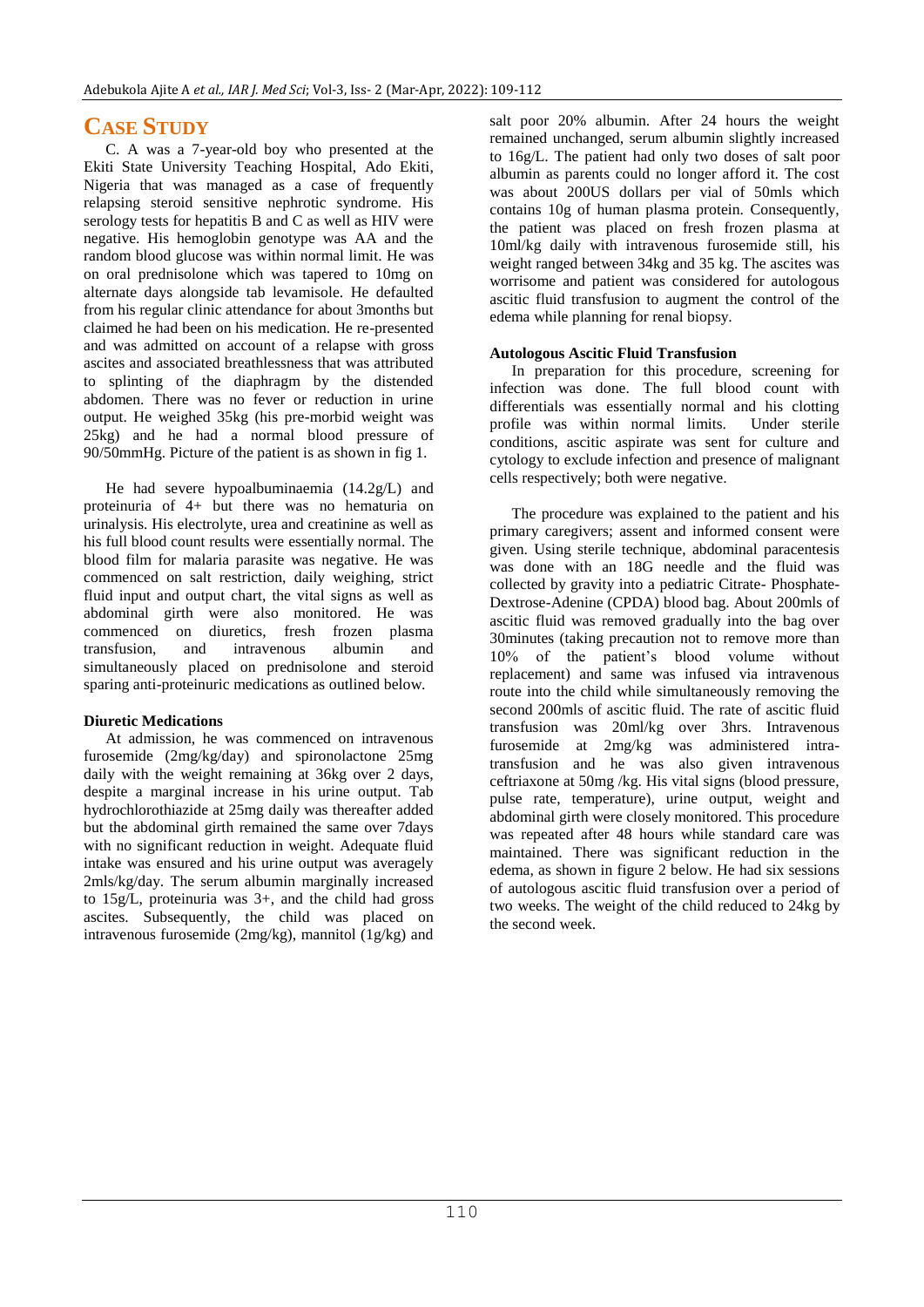

#### **Antiproteinuric Medications**

He was on long term alternate day steroid (tab prednisolone at 10mg alternate day) and tab levamisole 2mg/kg alternate day prior to relapse which was managed with tab Prednisolone at 60mg/m2 daily alongside with diuretics, however remission was not attained. The steroid was tapered gradually to 10mg alternate days and tab enalapril was added at 5mg daily while working him up for renal biopsy. Patient eventually had renal biopsy done with the result showing focal segmental glomerulosclerosis (FSGS). Mycophenolate mofetil (MMF) was added to his medication, he was able to attain partial remission.

#### **Follow Up**

On follow up, he achieved partial remission on oral Mycophenolate mofetil, enalapril and alternate day prednisolone at 10mg.

## **DISCUSSION**

The patient in our case report had massive edema, associated with ascites that was unresponsive to diuretics, including hydrochlorothiazide at 2mg/kg which made it fit the description of refractory edema (Arroyo, V. *et al.,* 1996; European Association For The Study Of The Liver. 2010). The index patient had severe hypoalbuminaemia with serum albumin of 14.2mg/dl, impairing the delivery of loop diuretics that require protein to convey them to their site of action; this may have accounted for the sub-optimal effectiveness of furosemide in this case report. (Lewis, M. A., & Awan, A. 1999) recorded successful management of recalcitrant edema in three children with combination of furosemide and mannitol, however,

**Figure 1:** pre treatmen **Figure 2:** post treatment this was not the case in the index patient. The reason for

this might be traceable to variability in clinical features and neuro-hormonal responses in edematous patients with nephrotic syndrome which has been earlier reported (Jethwani, P., & Krishnan, N. 2021; Walle, J. V. *et al.,* 1995).

The use of combination diuretic therapy was to achieve multi-site nephron blockade and overcome diuretic resistance, however, the risk of iatrogenic hypovolaemia leading to hypoperfusion of the kidneys, acute kidney injury, activation of the renin– angiotensin–aldosterone system, and secondary renal sodium retention as well as edema cannot be overlooked. The vital signs, hydration status of the patient, urine output, electrolyte, urea and creatinine were all closely monitored to prevent this. Increased risk of thrombotic events that may be associated with combined diuretic use was not observed in this case report.

The histologic diagnosis of focal segmental glomerulosclerosis made in the index patient is similar to the histologic pattern reported by (Lewis, M. A., & Awan, A. 1999) in children with recalcitrant edema. Non-minimal change nephrotic syndrome appears to be related to the development of recalcitrant edema. It stands to reason therefore that recalcitrant edema in a child with nephrotic syndrome should warrant renal biopsy to identify the histologic pattern. Autologous ascitic fluid transfusion can be done after proper screening to have optimal access to the kidney during biopsy.